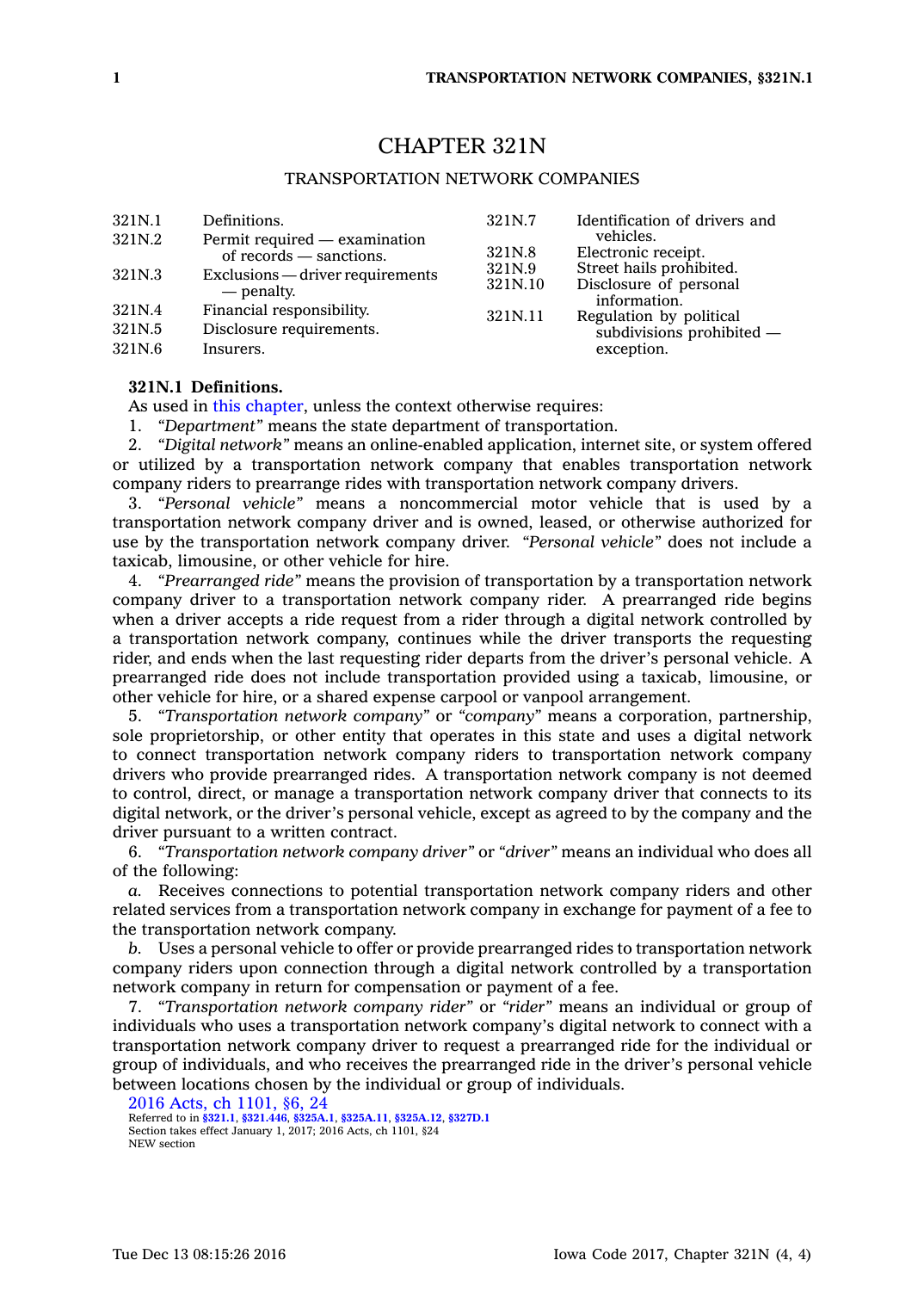#### **321N.2 Permit required — examination of records — sanctions.**

1. A transportation network company shall not operate or conduct business in this state without <sup>a</sup> permit issued pursuant to this [section](https://www.legis.iowa.gov/docs/code/321N.2.pdf).

2. *a.* Upon the filing of an application by <sup>a</sup> transportation network company with the department and <sup>a</sup> determination by the department that the company is in compliance with the provisions of this [chapter](https://www.legis.iowa.gov/docs/code//321N.pdf), the department shall issue a permit to the company. An application filed pursuant to this [section](https://www.legis.iowa.gov/docs/code/321N.2.pdf) shall be in writing and shall contain all of the following:

(1) The full legal name and tax identification number of the applicant.

(2) The address of the applicant's principal place of business.

(3) A statement agreeing to comply with all applicable requirements of this [chapter](https://www.legis.iowa.gov/docs/code//321N.pdf) signed by the applicant.

(4) Proof of compliance with the financial responsibility requirements of section [321N.4](https://www.legis.iowa.gov/docs/code/321N.4.pdf), submitted in <sup>a</sup> manner prescribed by the department.

(5) Proof that the applicant has established <sup>a</sup> zero tolerance policy for the use of drugs and alcohol as provided in section [321N.3](https://www.legis.iowa.gov/docs/code/321N.3.pdf), submitted in <sup>a</sup> manner prescribed by the department.

(6) Proof that the applicant requires personal vehicles to comply with applicable motor vehicle equipment requirements as provided in section [321N.3](https://www.legis.iowa.gov/docs/code/321N.3.pdf), submitted in <sup>a</sup> manner prescribed by the department.

(7) Proof that the applicant has adopted and is enforcing nondiscrimination and accessibility policies, submitted in <sup>a</sup> manner prescribed by the department.

(8) Proof that the applicant has established record retention guidelines, submitted in <sup>a</sup> manner prescribed by the department, that comply with all of the following:

(a) A record of <sup>a</sup> prearranged ride shall be retained for at least six years after the date the prearranged ride was provided, unless the company is notified that the record is material to <sup>a</sup> judicial proceeding, in which case the record shall be retained for at least two years after final disposition of the judicial proceeding.

(b) A record of <sup>a</sup> transportation network company driver shall be retained for at least six years after the date on which the driver's activation on the company's digital network ended, unless the company is notified that the record is material to <sup>a</sup> judicial proceeding, in which case the record shall be retained for at least two years after final disposition of the judicial proceeding.

*b.* The permit application shall be accompanied by <sup>a</sup> fee of five thousand dollars. All fees received by the department for permits issued pursuant to this [section](https://www.legis.iowa.gov/docs/code/321N.2.pdf) shall be paid monthly to the treasurer of state and deposited in the road use tax fund.

3. A permit issued pursuant to this [section](https://www.legis.iowa.gov/docs/code/321N.2.pdf) shall be valid for one year after the date of issuance.

4. The department may deny issuance of <sup>a</sup> permit if the department determines, and evidence demonstrates, that the applicant is not in compliance or is unable to comply with the provisions of this [chapter](https://www.legis.iowa.gov/docs/code//321N.pdf).

5. The department may examine the records of <sup>a</sup> transportation network company for the purpose of enforcing this [chapter](https://www.legis.iowa.gov/docs/code//321N.pdf). The examination may include <sup>a</sup> random sample of the company's records related to transportation network company drivers and prearranged rides. The examination shall take place at the department's motor vehicle division building unless another location is agreed to by the department and the company. Such examinations shall not occur more than twice per year unless additional examinations are necessary to investigate <sup>a</sup> complaint. Records obtained by the department pursuant to this [subsection](https://www.legis.iowa.gov/docs/code/321N.2.pdf) are not public records or otherwise subject to disclosure under [chapter](https://www.legis.iowa.gov/docs/code//22.pdf) 22, and shall be kept confidential by the department except to the extent such records may be required to be disclosed in <sup>a</sup> departmental or judicial proceeding.

6. The department may suspend the permit of <sup>a</sup> transportation network company for <sup>a</sup> violation of this [chapter](https://www.legis.iowa.gov/docs/code//321N.pdf) or <sup>a</sup> rule adopted under this [chapter](https://www.legis.iowa.gov/docs/code//321N.pdf) until the company demonstrates to the department that the company is in compliance with the applicable requirements. The department may revoke the permit of <sup>a</sup> transportation network company for continued noncompliance with this [chapter](https://www.legis.iowa.gov/docs/code//321N.pdf) or <sup>a</sup> rule adopted under this [chapter](https://www.legis.iowa.gov/docs/code//321N.pdf).

7. A transportation network company whose application for <sup>a</sup> permit has been denied, or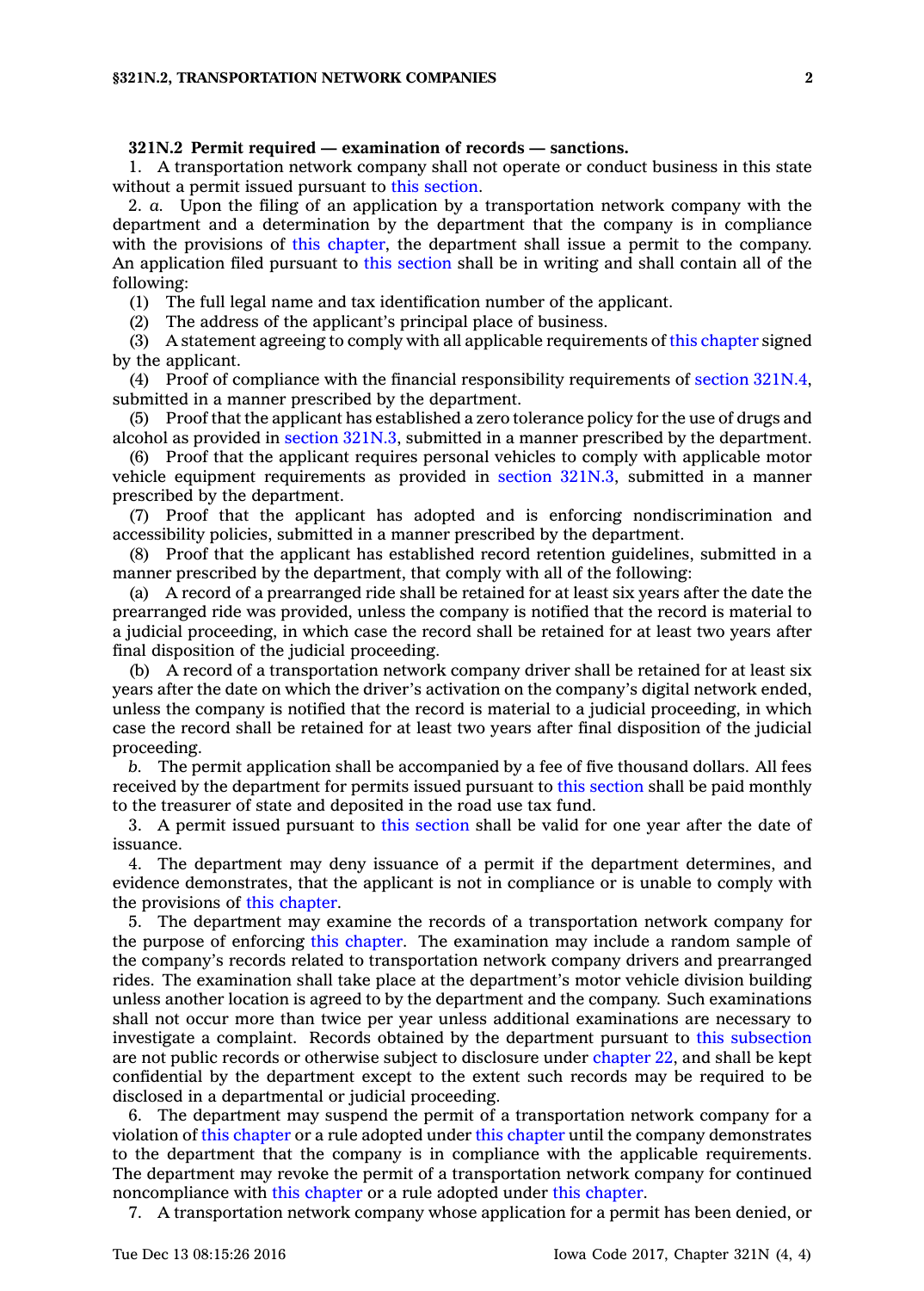whose permit has been suspended or revoked, shall have all rights afforded to the company under [chapter](https://www.legis.iowa.gov/docs/code//17A.pdf) 17A and rules adopted by the department to contest the department's decision.

8. The department may adopt rules pursuant to [chapter](https://www.legis.iowa.gov/docs/code//17A.pdf) 17A to administer this [section](https://www.legis.iowa.gov/docs/code/321N.2.pdf). 2016 Acts, ch [1101,](https://www.legis.iowa.gov/docs/acts/2016/CH1101.pdf) §7, 24

Section takes effect January 1, 2017; 2016 Acts, ch 1101, §24 NEW section

## **321N.3 Exclusions — driver requirements — penalty.**

1. A transportation network company, <sup>a</sup> transportation network company driver, or <sup>a</sup> personal vehicle used to provide <sup>a</sup> prearranged ride is not <sup>a</sup> motor carrier as defined in section [325A.1](https://www.legis.iowa.gov/docs/code/325A.1.pdf), private carrier as defined in section [325A.1](https://www.legis.iowa.gov/docs/code/325A.1.pdf), charter carrier as defined in section [325A.12](https://www.legis.iowa.gov/docs/code/325A.12.pdf), or common carrier.

2. Prior to permitting an individual to act as <sup>a</sup> transportation network company driver on <sup>a</sup> transportation network company's digital network, the company shall do all of the following:

*a.* Require the individual to submit an application to the company with the individual's name, address, and age, and with copies of the individual's driver's license, the registration for the personal vehicle the individual will use to provide prearranged rides, proof of financial liability coverage, as defined in section 321.1, [subsection](https://www.legis.iowa.gov/docs/code/321.1.pdf) 24B, covering the individual's use of the personal vehicle, proof of financial responsibility covering the individual in the types and amounts required by section [321N.4](https://www.legis.iowa.gov/docs/code/321N.4.pdf), and any other information required by the company.

*b.* Conduct, or instruct <sup>a</sup> third party to conduct, <sup>a</sup> local and national criminal background check on the individual and <sup>a</sup> search of the national sex offender registry database for the individual.

*c.* Obtain and review <sup>a</sup> driving history research report on the individual.

*d.* Obtain <sup>a</sup> disclosure form signed by the individual notifying the individual of all of the following:

(1) If <sup>a</sup> lien exists against <sup>a</sup> personal vehicle the individual intends to use while acting as <sup>a</sup> transportation network company driver, the individual is required to notify the lienholder within the seven-day period prior to using the vehicle for such purposes that the individual intends to use the vehicle for such purposes.

(2) If the individual is not the owner of the personal vehicle the individual intends to use while acting as <sup>a</sup> transportation network company driver, the individual is required to notify the owner of the vehicle within the seven-day period prior to using the vehicle for such purposes that the individual intends to use the vehicle for such purposes and that the owner's automobile insurance policy, depending on the policy's terms, may not provide any coverage while the individual is logged on to the company's digital network and is available to receive requests for <sup>a</sup> prearranged ride, or while the individual is engaged in <sup>a</sup> prearranged ride.

(3) Failure to notify <sup>a</sup> lienholder or an owner pursuant to this paragraph *"d"* shall result in the imposition of <sup>a</sup> civil penalty as provided in [subsection](https://www.legis.iowa.gov/docs/code/321N.3.pdf) 3.

3. If an individual fails to notify <sup>a</sup> lienholder or an owner pursuant to [subsection](https://www.legis.iowa.gov/docs/code/321N.3.pdf) 2, the department shall assess <sup>a</sup> civil penalty against the individual in the amount of two hundred fifty dollars. All moneys collected by the department pursuant to this [subsection](https://www.legis.iowa.gov/docs/code/321N.3.pdf) shall be paid monthly to the treasurer of state and deposited in the road use tax fund.

4. A transportation network company shall not knowingly allow an individual to act as <sup>a</sup> driver on the company's digital network if any of the following apply:

*a.* The individual does not have <sup>a</sup> driver's license valid for the operation of the personal vehicle. A driver's license valid for the operation of the personal vehicle shall not include an instruction permit, special instruction permit, or temporary restricted license.

*b.* The individual is restricted to operating motor vehicles equipped with an ignition interlock device.

*c.* The individual's driving privileges have been suspended, revoked, barred, canceled, denied, or disqualified in the prior three-year period.

*d.* The individual has been convicted of more than three moving violations in the prior three-year period.

*e.* The individual has been convicted of violating section [321.218](https://www.legis.iowa.gov/docs/code/321.218.pdf), [321.277](https://www.legis.iowa.gov/docs/code/321.277.pdf), or [321J.21](https://www.legis.iowa.gov/docs/code/321J.21.pdf), or section 321A.32, [subsection](https://www.legis.iowa.gov/docs/code/321A.32.pdf) 1, in the prior three-year period.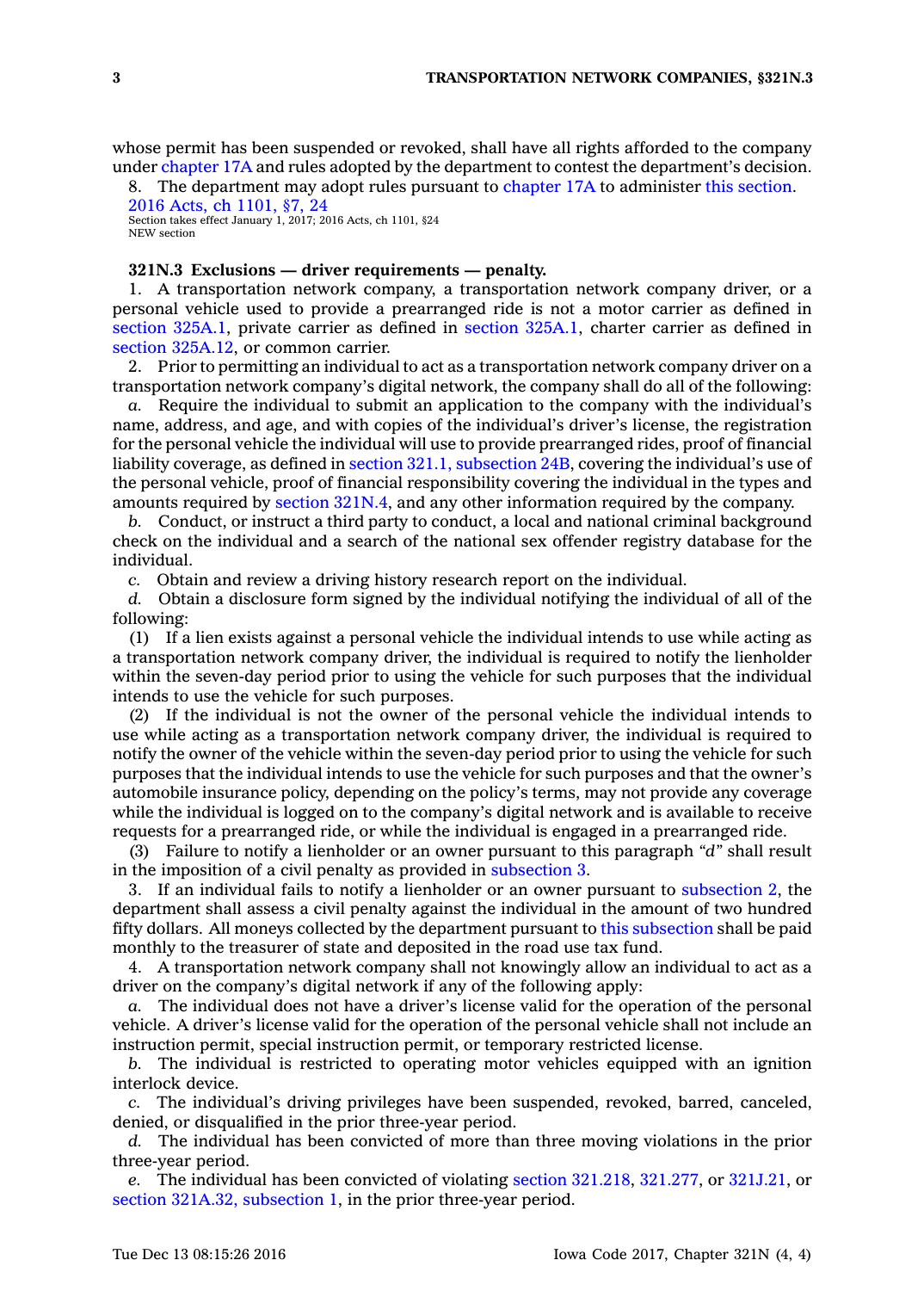#### **§321N.3, TRANSPORTATION NETWORK COMPANIES 4**

*f.* The individual has been convicted in the prior seven-year period of <sup>a</sup> felony, of violating [section](https://www.legis.iowa.gov/docs/code/321J.2.pdf) 321J.2 or [321J.2A](https://www.legis.iowa.gov/docs/code/321J.2A.pdf), or of any crime involving resisting law enforcement, dishonesty, injury to another person, damage to the property of another person, or operating <sup>a</sup> vehicle in <sup>a</sup> manner that endangers another person.

*g.* The individual is registered on the national sex offender registry.

- *h.* The individual is not at least nineteen years of age.
- *i.* The individual is unable to provide any information required by this [section](https://www.legis.iowa.gov/docs/code/321N.3.pdf).

5. A transportation network company shall adopt and enforce <sup>a</sup> zero tolerance policy prohibiting the use of drugs or alcohol by <sup>a</sup> transportation network company driver while the driver is providing <sup>a</sup> prearranged ride or is logged on to the company's digital network and available to receive requests for transportation from potential riders. The policy shall include provisions providing for the investigation of alleged violations of the policy and the suspension of drivers under investigation.

6. A transportation network company shall require that <sup>a</sup> personal vehicle used to provide prearranged rides shall comply with all applicable motor vehicle equipment requirements.

2016 Acts, ch [1101,](https://www.legis.iowa.gov/docs/acts/2016/CH1101.pdf) §8, 24 Referred to in **[§321.40](https://www.legis.iowa.gov/docs/code/321.40.pdf)**, **[§321N.2](https://www.legis.iowa.gov/docs/code/321N.2.pdf)** Section takes effect January 1, 2017; 2016 Acts, ch 1101, §24 NEW section

#### **321N.4 Financial responsibility.**

1. A transportation network company driver, or <sup>a</sup> transportation network company on the driver's behalf, shall maintain primary automobile insurance that does all of the following:

*a.* Recognizes that the driver is <sup>a</sup> transportation network company driver or that the driver otherwise uses <sup>a</sup> motor vehicle to transport passengers for compensation.

*b.* Covers the driver while the driver is logged on to the transportation network company's digital network and while the driver is engaged in <sup>a</sup> prearranged ride.

*c.* Covers the driver in the amounts set forth in [subsections](https://www.legis.iowa.gov/docs/code/321N.4.pdf) 2 and 3.

2. *a.* While <sup>a</sup> participating transportation network company driver is logged on to <sup>a</sup> transportation network company's digital network and is available to receive requests for <sup>a</sup> prearranged ride, but is not engaged in <sup>a</sup> prearranged ride, primary automobile insurance maintained pursuant to paragraph *"c"* shall cover the driver in the amount of at least fifty thousand dollars because of bodily injury to or death of one person in any one accident, the amount of at least one hundred thousand dollars because of bodily injury to or death of two or more persons in any one accident, and the amount of at least twenty-five thousand dollars because of injury to or destruction of property of others in any one accident.

*b.* The requirements of paragraph *"a"* shall be in addition to the automobile insurance requirements set forth in [chapter](https://www.legis.iowa.gov/docs/code//516A.pdf) 516A or any other provision of law.

- *c.* The requirements of paragraph *"a"* may be satisfied by any of the following:
- (1) Insurance maintained by the transportation network company driver.
- (2) Insurance maintained by the transportation network company.
- (3) A combination of subparagraphs (1) and (2).

3. *a.* While <sup>a</sup> transportation network company driver is engaged in <sup>a</sup> prearranged ride, primary automobile insurance maintained pursuant to paragraph *"c"* shall cover the driver in the amount of at least one million dollars because of bodily injury to or death of one or more persons and injury to or destruction of property of others in any one accident.

*b.* The requirements of paragraph *"a"* shall be in addition to the automobile insurance requirements set forth in [chapter](https://www.legis.iowa.gov/docs/code//516A.pdf) 516A or any other provision of law.

*c.* The requirements of paragraph *"a"* may be satisfied by any of the following:

- (1) Insurance maintained by the transportation network company driver.
- (2) Insurance maintained by the transportation network company.
- (3) A combination of subparagraphs (1) and (2).

4. If insurance maintained by <sup>a</sup> transportation network company driver under [this](https://www.legis.iowa.gov/docs/code//321N.pdf) [chapter](https://www.legis.iowa.gov/docs/code//321N.pdf) lapses or does not provide coverage in the amounts required by [subsections](https://www.legis.iowa.gov/docs/code/321N.4.pdf) 2 and [3](https://www.legis.iowa.gov/docs/code/321N.4.pdf), insurance maintained by <sup>a</sup> transportation network company shall provide coverage in the amounts required by [subsections](https://www.legis.iowa.gov/docs/code/321N.4.pdf) 2 and 3 beginning with the first dollar of <sup>a</sup> claim, and the company shall have <sup>a</sup> duty to defend the claim.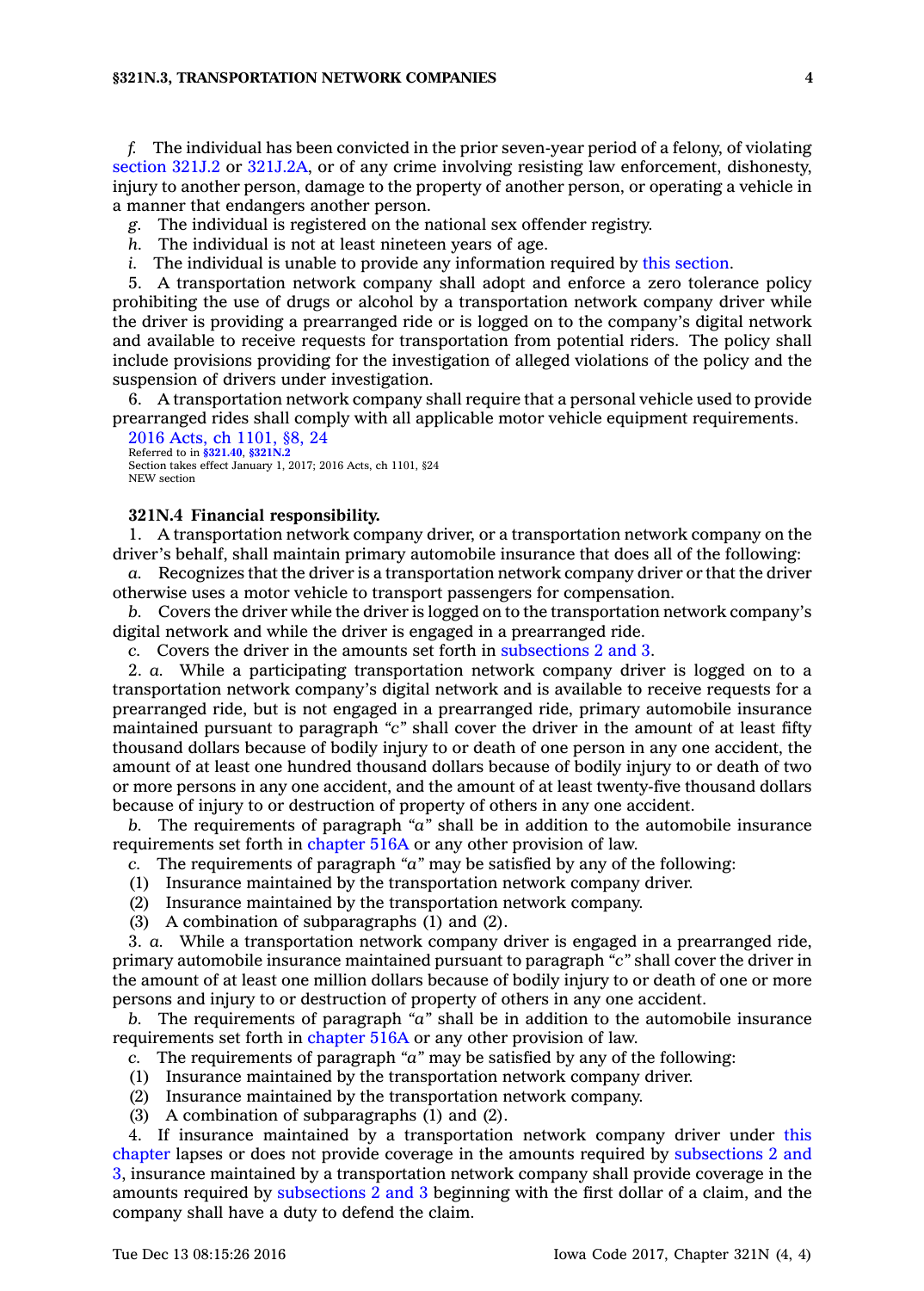5. Coverage under an automobile insurance policy maintained by <sup>a</sup> transportation network company under this [chapter](https://www.legis.iowa.gov/docs/code//321N.pdf) shall not be dependent on the insurer of <sup>a</sup> driver's personal vehicle first denying <sup>a</sup> claim, nor shall <sup>a</sup> personal automobile insurance policy be required to first deny <sup>a</sup> claim.

6. Insurance maintained under this [chapter](https://www.legis.iowa.gov/docs/code//321N.pdf) shall be provided by an insurer governed by [chapter](https://www.legis.iowa.gov/docs/code//515.pdf) 515 or [518](https://www.legis.iowa.gov/docs/code//518.pdf), or by <sup>a</sup> surplus lines insurer governed by [chapter](https://www.legis.iowa.gov/docs/code//515I.pdf) 515I. A surplus lines insurer that issues <sup>a</sup> policy pursuant to this [section](https://www.legis.iowa.gov/docs/code/321N.4.pdf) shall be considered an insurance carrier duly authorized to transact business in this state for the purposes of [chapter](https://www.legis.iowa.gov/docs/code//321A.pdf) 321A.

7. Insurance maintained under this [chapter](https://www.legis.iowa.gov/docs/code//321N.pdf) shall be deemed to satisfy the financial responsibility requirements for <sup>a</sup> motor vehicle under [chapter](https://www.legis.iowa.gov/docs/code//321A.pdf) 321A.

8. A transportation network company driver shall carry proof of financial liability coverage, as required by section [321.20B](https://www.legis.iowa.gov/docs/code/321.20B.pdf), in the amounts required by [subsections](https://www.legis.iowa.gov/docs/code/321N.4.pdf) 2 and 3, at all times during which the driver uses <sup>a</sup> motor vehicle in connection with the use of <sup>a</sup> transportation network company's digital network. In the event of an accident, the driver shall provide proof of financial liability coverage to any directly interested party or insurer, and to any investigating police officer, upon request and in <sup>a</sup> format provided for under section [321.20B](https://www.legis.iowa.gov/docs/code/321.20B.pdf). Upon such <sup>a</sup> request, the driver shall also disclose to any directly interested party or insurer, and to any investigating police officer, whether the driver was logged on to <sup>a</sup> company's digital network or was providing <sup>a</sup> prearranged ride at the time of the accident.

2016 Acts, ch [1101,](https://www.legis.iowa.gov/docs/acts/2016/CH1101.pdf) §9, 24, 25 Referred to in **[§321N.2](https://www.legis.iowa.gov/docs/code/321N.2.pdf)**, **[§321N.3](https://www.legis.iowa.gov/docs/code/321N.3.pdf)**

Section applies on and after the date of approval of form filings necessary for implementation by the commissioner of insurance; 2016 Acts, ch 1101, §25

Section takes effect January 1, 2017; 2016 Acts, ch 1101, §24 NEW section

#### **321N.5 Disclosure requirements.**

A transportation network company shall disclose all of the following information to <sup>a</sup> transportation network company driver in writing before the driver may accept <sup>a</sup> request from <sup>a</sup> rider for <sup>a</sup> prearranged ride on the company's digital network:

1. The types, amounts, terms, and limits of automobile insurance provided by the company to the driver while the driver uses <sup>a</sup> personal vehicle in connection with the use of the company's digital network.

2. That the driver's own automobile insurance policy, depending on the policy's terms, may not provide any coverage while the driver is logged on to the company's digital network and is available to receive requests for <sup>a</sup> prearranged ride, or while the driver is engaged in <sup>a</sup> prearranged ride.

2016 Acts, ch [1101,](https://www.legis.iowa.gov/docs/acts/2016/CH1101.pdf) §10, 24 Section takes effect January 1, 2017; 2016 Acts, ch 1101, §24 NEW section

#### **321N.6 Insurers.**

1. *a.* Notwithstanding any other provision of law to the contrary, an insurer that writes automobile insurance within this state may exclude any and all coverage afforded to an insured person under <sup>a</sup> policy issued to the owner or operator of <sup>a</sup> personal vehicle for any injury or loss that occurs while the insured is logged on to <sup>a</sup> transportation network company's digital network or while the insured is providing <sup>a</sup> prearranged ride. This right to exclude coverage may apply to any type of coverage provided for in the insured's policy, including but not limited to liability coverage for bodily injury and property damage, personal injury protection coverage, uninsured and underinsured motorist coverage, medical payments coverage, comprehensive physical damage coverage, and collision physical damage coverage.

*b.* This [chapter](https://www.legis.iowa.gov/docs/code//321N.pdf) shall not be construed to require an insurer to provide coverage to an individual while the individual is logged on to <sup>a</sup> company's digital network, is engaged in <sup>a</sup> prearranged ride, or is otherwise transporting another individual or group of individuals in <sup>a</sup> vehicle for compensation.

*c.* This [chapter](https://www.legis.iowa.gov/docs/code//321N.pdf) shall not be construed to preclude an insurer from providing coverage for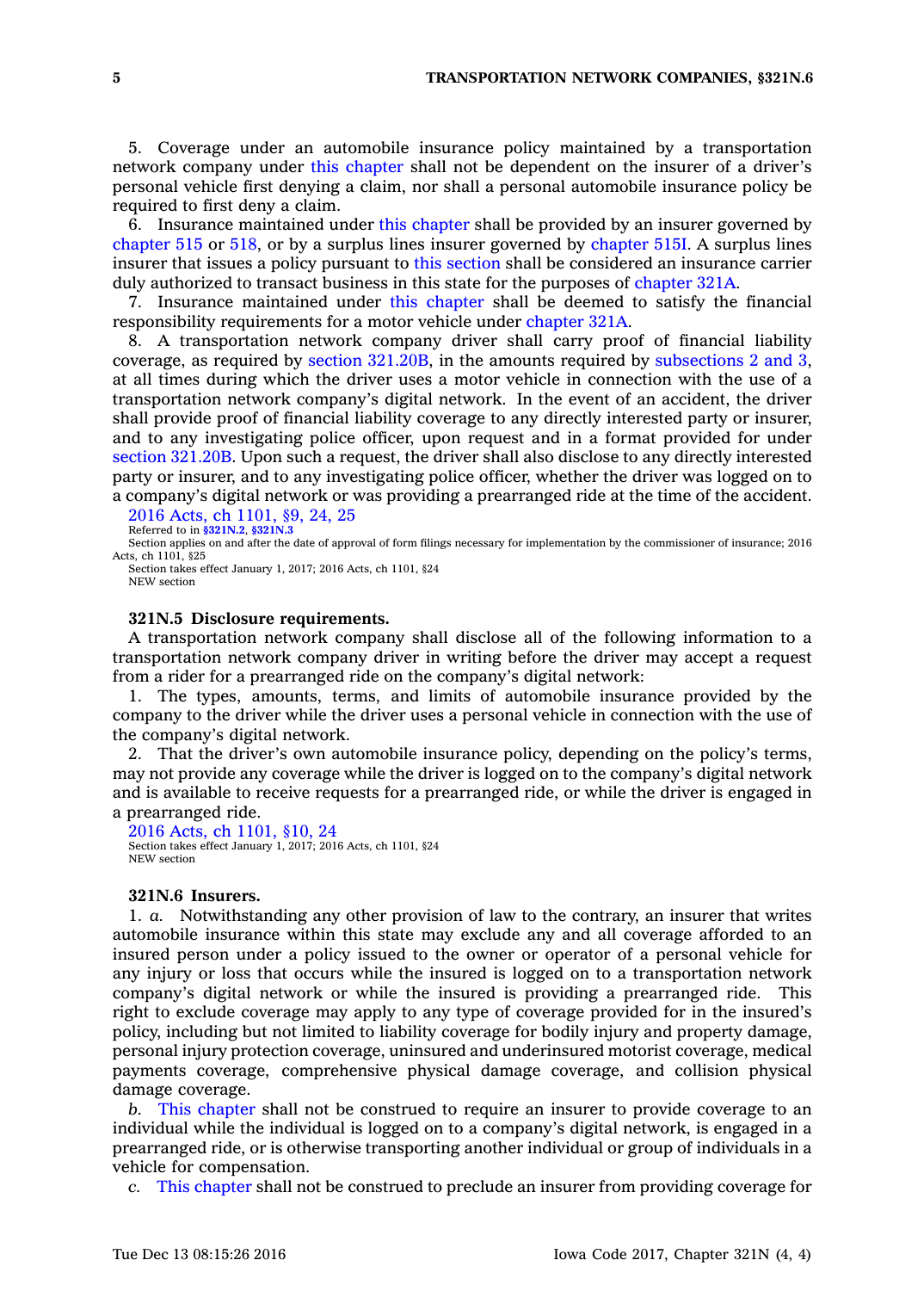<sup>a</sup> transportation network company driver's personal vehicle, if the insurer chooses to do so by contract or endorsement.

2. *a.* An insurer that excludes coverage pursuant to [subsection](https://www.legis.iowa.gov/docs/code/321N.6.pdf) 1 shall not have <sup>a</sup> duty to defend or indemnify <sup>a</sup> claim expressly excluded from <sup>a</sup> policy issued by the insurer. [This](https://www.legis.iowa.gov/docs/code//321N.pdf) [chapter](https://www.legis.iowa.gov/docs/code//321N.pdf) shall not be deemed to invalidate or limit an exclusion contained in <sup>a</sup> policy, including <sup>a</sup> policy in use or approved for use in this state prior to January 1, 2017, that excludes coverage for vehicles used to carry individuals or property for compensation or vehicles available for hire by the public.

*b.* An insurer that defends or indemnifies <sup>a</sup> claim against an insured transportation network company driver that is excluded under the terms of the driver's policy shall have <sup>a</sup> right of action for contribution or indemnity against an insurer providing automobile insurance to the driver under this [chapter](https://www.legis.iowa.gov/docs/code//321N.pdf) during the period in which the loss occurred.

3. In <sup>a</sup> claims coverage investigation, any involved transportation network company and any insurer providing coverage pursuant to this [chapter](https://www.legis.iowa.gov/docs/code//321N.pdf) shall cooperate to facilitate the exchange of relevant information with one another, and with any insurer of the transportation network company driver, where applicable, including but not limited to the precise times during which the driver logged on and off of the company's digital network in the twelve-hour period immediately preceding and in the twelve-hour period immediately following the accident, and shall disclose to one another <sup>a</sup> clear description of any relevant automobile insurance provided pursuant to this [chapter](https://www.legis.iowa.gov/docs/code//321N.pdf), including any applicable limits and exclusions.

```
2016 Acts, ch 1101, §11, 24
Section takes effect January 1, 2017; 2016 Acts, ch 1101, §24
NEW section
```
# **321N.7 Identification of drivers and vehicles.**

Before <sup>a</sup> transportation network company rider enters the personal vehicle of <sup>a</sup> transportation network company driver, the transportation network company shall disclose all of the following information to the rider on the company's digital network:

1. A picture that prominently displays the face of the driver.

2. The make, model, and registration plate number of the personal vehicle used by the driver.

```
2016 Acts, ch 1101, §12, 24
Section takes effect January 1, 2017; 2016 Acts, ch 1101, §24
NEW section
```
#### **321N.8 Electronic receipt.**

Within <sup>a</sup> reasonable period of time following the completion of <sup>a</sup> prearranged ride provided to <sup>a</sup> transportation network company rider, the transportation network company shall transmit an electronic receipt to the rider containing all of the following information:

1. The origin and destination of the trip.

2. The total time and distance of the trip.

3. An itemized account of the total fare paid by the rider, if any.

2016 Acts, ch [1101,](https://www.legis.iowa.gov/docs/acts/2016/CH1101.pdf) §13, 24 Section takes effect January 1, 2017; 2016 Acts, ch 1101, §24 NEW section

#### **321N.9 Street hails prohibited.**

A transportation network company driver shall not solicit or accept riders hailing the driver from the street.

2016 Acts, ch [1101,](https://www.legis.iowa.gov/docs/acts/2016/CH1101.pdf) §14, 24 Section takes effect January 1, 2017; 2016 Acts, ch 1101, §24 NEW section

#### **321N.10 Disclosure of personal information.**

1. A transportation network company shall not disclose <sup>a</sup> transportation network company rider's personal information to <sup>a</sup> third party unless the rider consents to the disclosure, the disclosure is required by law, the disclosure is required to protect or defend the terms of use of the company's services, or the disclosure is required to investigate <sup>a</sup> violation